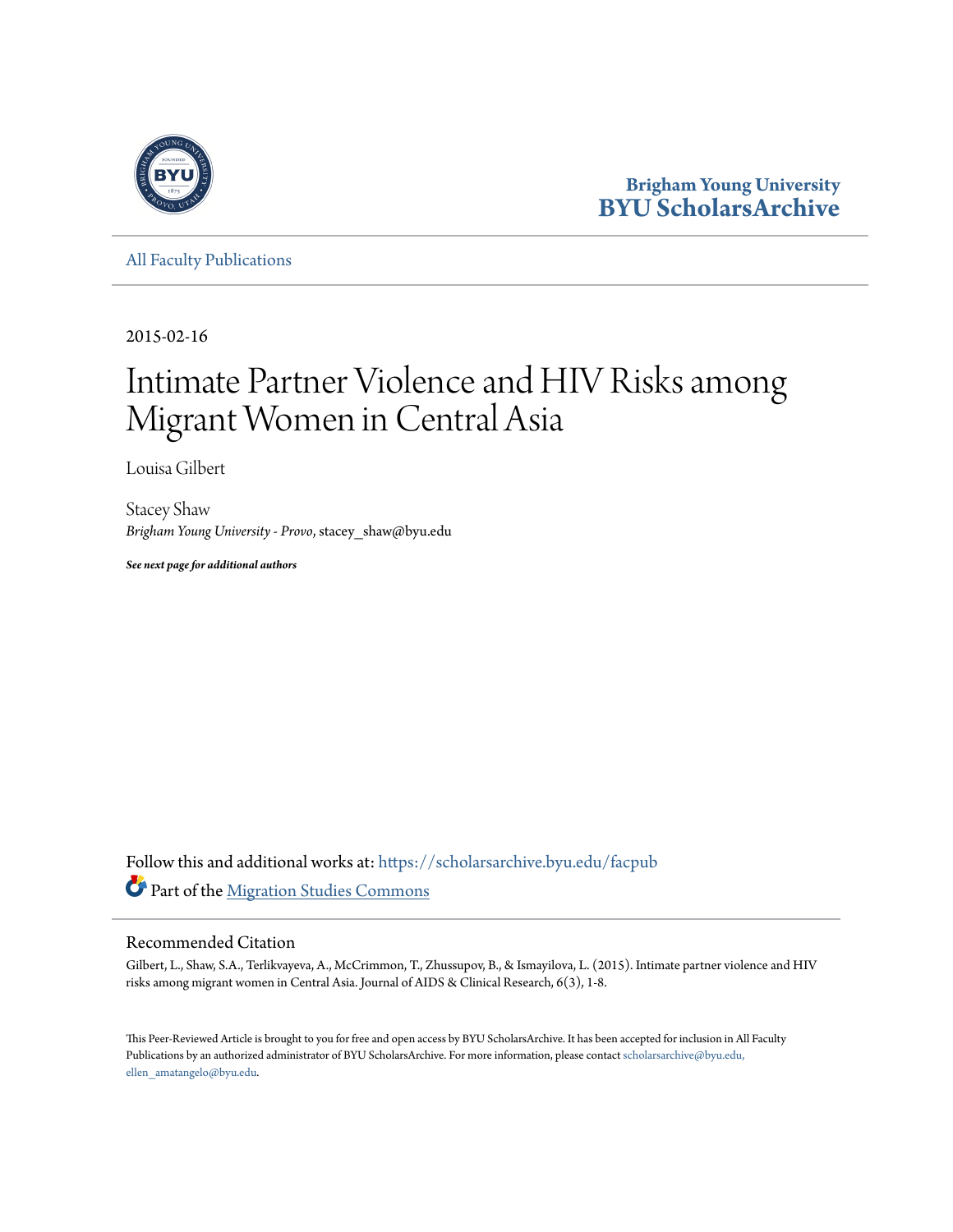#### **Authors**

Louisa Gilbert, Stacey Shaw, Assel Terlikbayeva, Tara McCrimmon, Baurzhan Zhussupov, and Leyla Ismayilova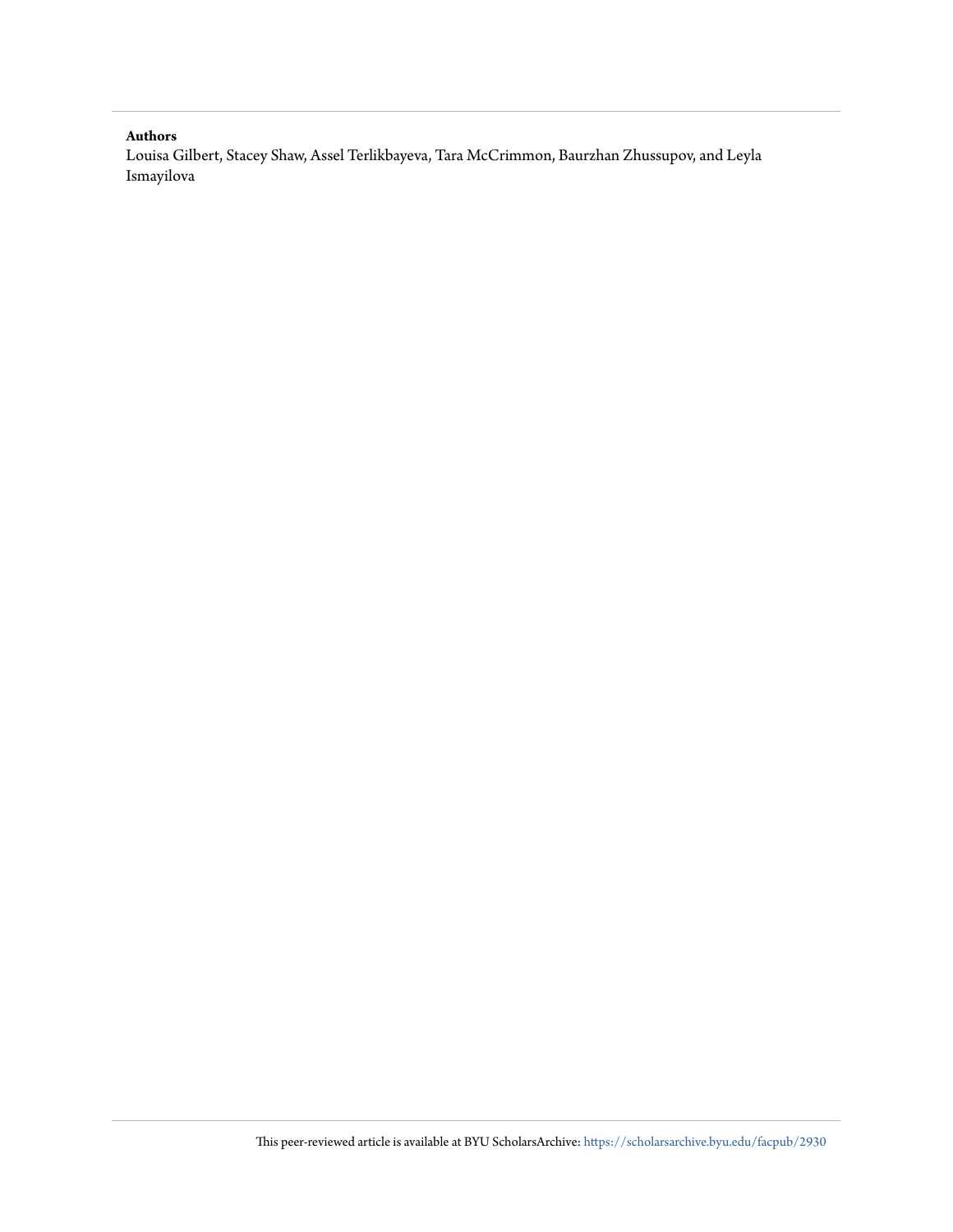

# Intimate Partner Violence and HIV Risks among Migrant Women in Central Asia

**Louisa Gilbert**1\***, Stacey Shaw**<sup>1</sup> **, Assel Terlikbayeva**<sup>1</sup> **, Tara McCrimmon**<sup>1</sup> **, Baurzhan Zhussupov**<sup>1</sup>  **and Leyla Ismayilova**<sup>2</sup>

*<sup>1</sup>Global Health Research Center of Central Asia, Columbia University, New York, NY, USA*

*<sup>2</sup>School of Social Service Administration, University of Chicago, Chicago, IL, USA*

\***Corresponding author:** Louisa Gilbert, PhD, Global Health Research Center of Central Asia, Columbia University School of Social Work, 1255 Amsterdam Avenue, Room 832, New York, NY, USA, Tel: 212-851-2395; E-mail: [lg123@columbia.edu](mailto:lg123@columbia.edu)

**Received date:** January 05, 2015, **Accepted date:** February 11, 2015, **Published date:** February 16, 2015

**Copyright:** © 2015 Gilbert L, et al. This is an open-access article distributed under the terms of the Creative Commons Attribution License, which permits unrestricted use, distribution, and reproduction in any medium, provided the original author and source are credited.

#### **Abstract**

**Objectives:** Despite substantial research documenting the relationships between intimate partner violence (IPV) victimization and HIV risks among women worldwide, few studies have examined these relationships among the growing population of migrant women who are disproportionately affected by these co-occurring problems. This cross-sectional study examined associations between lifetime IPV victimization and HIV risks among female migrants in Almaty, Kazakhstan.

**Methods:** Survey interviews and testing for HIV and Syphilis were conducted among a random sample of 225 female migrant vendors who were employed in one of the largest markets in Central Asia. Multivariate regression estimated associations between experiencing any lifetime physical and/or sexual IPV victimization measured by the revised conflict tactics scale (CTS2) and a number of HIV risks, controlling for potentially confounding sociodemographic variables, drug and alcohol use, and mobility patterns.

**Results:** Of the total sample, 28.9% reported ever experiencing physical or sexual IPV. Multiple associations were found between a history of IPV victimization and a range of HIV risks, including sex with multiple partners, unprotected sex with a non-primary partner, a higher number of unprotected sex acts with non-primary partners, and a higher number of self-reported sexually transmitted infections (STIs).

**Conclusions:** The multiple associations found between IPV and HIV risks in this sample underscore the importance of redoubling women-specific HIV prevention efforts that consider both IPV and mobility.

**Keywords:** Partner violence; HIV risk; Migrant women; Mobility

#### **Introduction**

Central Asia is one of the few regions in the world where the HIV epidemic is still intensifying with a rapid rise in heterosexual transmission [1]. From 2001 to 2011, the estimated prevalence rate of HIV in Kazakhstan increased more than 25%, from <0.1% in 2001, to 0.2% in 2011. Over this same time period, estimated new infections per year rose from 1,600 cases to 2,700 cases [1]. Kazakhstan experienced a threefold increase in the number of new HIV infections through heterosexual contact between 2006 and 2012, and heterosexual transmission recently surpassed injection drug use as the dominant form of transmission in the country. Furthermore, regional incidence rates and prevalence rates for women have steadily increased over the past decade [1,2]. Despite the sharp rise in heterosexually-acquired transmission among women in Central Asia, little research has been conducted on HIV among the large and growing population of migrant women in Kazakhstan. About one-fifth (21.1%) of Kazakhstan's 16.4 million residents are immigrants (non-citizen residents of Kazakhstan), and of these, 50.7% are women [3].

Although there are equal numbers of female and male migrants, both in Kazakhstan and worldwide, the bulk of research on HIV among migrants has focused on men; yet migrant women worldwide are at elevated risk of HIV and sexually transmitted infections (STIs) [4]. A few studies have suggested that migration and mobility are

strongly associated with risk behaviors as well as with HIV/STIs among women [4-7]. Research has also found high rates of intimate partner violence (IPV) victimization among migrant women, which may also contribute to their elevated risk for HIV and STIs [8-10]. Over the past two decades, accumulating research has established that experiencing physical and/or sexual IPV increases the likelihood of acquiring HIV and STIs by (1) impeding women's ability to negotiate safe sex; (2) increasing the likelihood of unprotected sex; (3) increasing the likelihood that both women and their partners will have sex with multiple sexual partners; and (4) creating lacerations which increases the likelihood of HIV acquisition through forced rough sex [11-13]. To date, however, very few studies have explored this relationship between IPV victimization and HIV/STI transmission risks among migrant women. Furthermore, to our knowledge, no studies have examined this relationship among migrant women in Central Asia.

Changing social and economic contexts associated with migration may increase the likelihood that women will both experience IPV [14,15] and engage in risky sexual behaviors associated with HIV transmission. Migrant women may face a shift in gender role norms from their country of origin to their destination country [16,17], which can lead to disagreements between women and their partners about their respective roles [18]. This is particularly true for migrant women who have come from regions of Central Asia that have adopted more traditional gender roles influenced by Islam. These are often a sharp contrast to the more egalitarian gender roles they may encounter in a city such as Almaty, Kazakhstan, which is heavily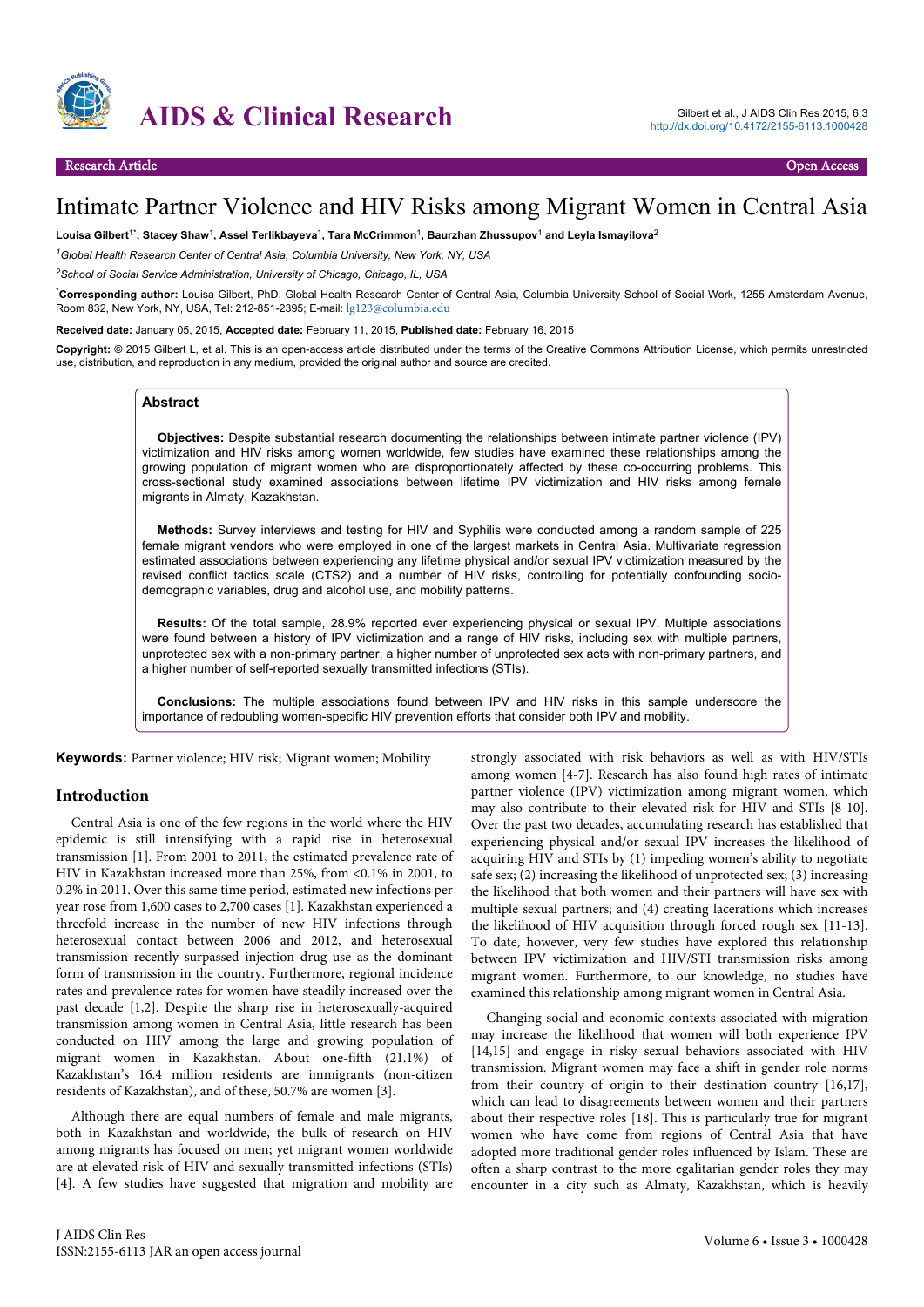influenced by Russia and globalization [19]. Migration may also lead to isolation [20], higher divorce rates, and geographically stretched households in which members work and live in different countries [21]. Migrants often have limited access to health and social services [22-24] due to their illegal status, which in turn may impede their efforts to address IPV and risks for HIV/STIs. Migrant women are also at increased risk of being sexually exploited [25,26] or engaging in survival sex, often under the influence of alcohol or drugs [13,27-31], which may further contribute to their risks for both HIV and IPV.

Emerging research has begun to document the relationship between different patterns of mobility and HIV transmission among migrant women, yet the extent to which mobility may contribute to IPV remains unknown. Both the number of trips and the number of days spent away from home have been associated with higher prevalence of HIV among women in Cameroon [32]. Another study found that women's mobility (measured by having recently moved to town) in Burkina Faso was associated with a higher number of sexual partners and more incidences of transactional sex, particularly in border towns [33]. Prior publications from the current study found multiple associations between different mobility patterns and a number of HIV risk behaviors, including condom non-use and multiple sex partners among both male and female migrant market vendors [6,34]. These studies, however, did not consider the potential effect of women's experiences of IPV. How the experience of IPV may increase the likelihood of HIV transmission risks after adjusting for the potentially confounding effect of mobility has yet to be adequately researched among migrant women in Central Asia and globally.

This study represents an initial foray into the intersecting problems of IPV victimization and HIV risks among migrant women in Central Asia. The objectives of this study are (1) to estimate lifetime and past year prevalence rates of different types of IPV among a random sample of migrant women; (2) to describe socio-demographics mobility patterns and HIV risks as well as biomarkers for HIV and syphilis in this sample and how these characteristics vary by IPV status and (3) to examine associations between any lifetime experience of physical, injurious or sexual IPV and HIV risks after adjusting for potentially confounding socio-demographics, mobility patterns and drug and alcohol use variables, which have been found to be strongly associated with both IPV victimization and HIV risks.

# **Methods**

#### **Study site**

This study was conducted in the Barakholka Market, one of the largest marketplaces in Central Asia, which is located 15 kilometers from the city center of Almaty. During the study period (from July to October 2007), the market employed approximately 30,000 vendors, about 70% of whom were women [6]. For this study, we selected the five largest submarkets, which had a total of 5,512 stalls with an average of two employees per stall.

#### **Random sampling and recruitment**

We conducted geomapping to generate a numbered list of all stalls in these submarkets, and then randomly selected 435 stalls. Trained research assistants (RAs) approached a total of 920 individuals employed in these stalls, of which 805 agreed to complete the screening (87.5% participation rate). Eligibility criteria for the study included: (1) aged 18 or older; (2) employed in a randomly selected

stall; (3) had traveled two or more hours outside Almaty within the past year; (4) not a citizen of Kazakhstan (external migrant) or maintained a permanent residence two or more hours from Almaty (internal migrant); (5) fluent in Russian. Less than 5% of the women screened were excluded due to lack of fluency in Russian. Of those screened, about half (N=450, 52.4%) met eligibility criteria, of whom 225 were women and were included in this study.

#### **Data collection procedure**

Within 14 days of screening, RAs obtained informed consent and conducted a one-hour face-to-face structured interview with participants in a private office. RAs administered pre-test counseling and collected a blood sample via a needle prick for HIV and syphilis testing. The instrument was developed in English, translated into Russian, and back-translated to English again. Participants received a small gift with a cash value equivalent to US \$6. The study protocol was approved by the Institutional Review Board of Columbia University and the Ethics Board of the Kazakhstan School of Public Health in Almaty.

#### **Measures**

#### **Socio-demographic characteristics**

Participants were asked to provide information on their age, ethnicity, education, marital status, and immigration status (legal resident of Kazakhstan vs. not legal).

#### **Intimate partner violence**

We assessed experience of different types of IPV using a modified, 8-item version of the Revised Conflict Tactics Scale (CTS2). The sexual, injurious and physical IPV subscales of the CTS2 were used to assess the prevalence of any IPV in the past and in the previous year using dichotomous yes/no responses. Internal consistency of the CTS2 subscales ranges between 0.79 and 0.95 [35].

#### **Mobility characteristics**

Participants were asked to report whether or not and the number of times they had traveled in the previous year to buy or sell goods and to visit friends or family, and how many days they had spent outside Almaty on their last trip.

#### **Sexual risk behaviors**

We asked participants the number of times they had vaginal sex with primary and other partners in the previous 90 days, how many times they had used condoms during vaginal sex with primary and other partners, whether or not they had any anal sex or oral sex in the past 90 days, whether or not they had and the total number of sexual partners with whom they had vaginal or anal sex in the past 90 days. Given the relatively low rates reported for engaging in oral and anal sex among this population, we did not report separate questions about these sexual activities by primary and other partners.

#### **Self-reported STIs**

We asked participants whether they had ever been diagnosed with chlamydia, gonorrhea, syphilis, trichomoniasis, genital or anal herpes, or genital or anal warts.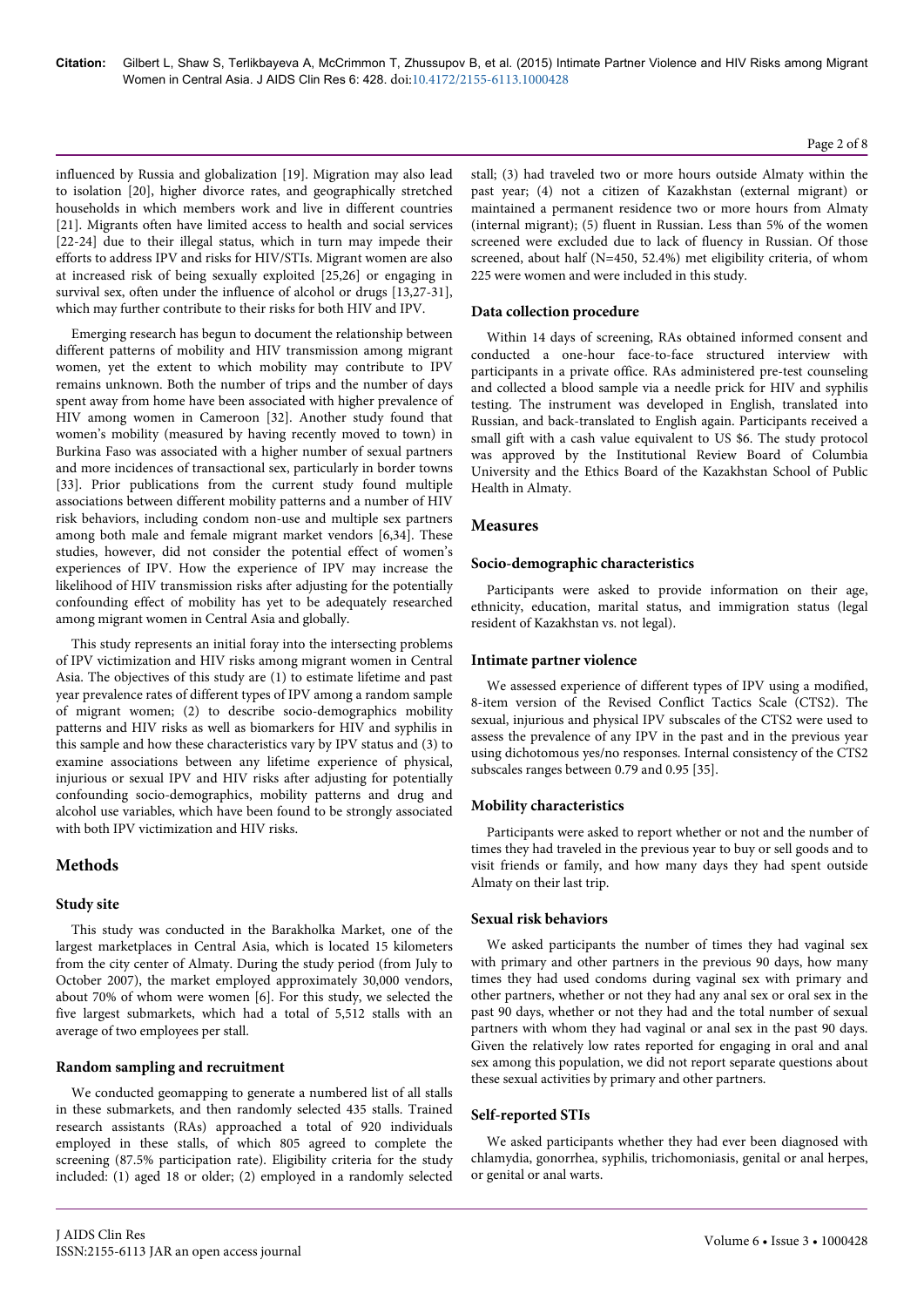#### **Biological testing for syphilis and HIV**

We screened participants for antibodies to syphilis (ICE Syphilis Murex, Abbott Laboratories, Abbott Park, IL) and HIV. We did find one positive HIV case among the sample of 225 women who were tested, but did not include it in the results because we could not conduct statistical testing with a single case. Syphilis is prevalent in Central Asia and an important biomarker of past and current risky sexual behavior. The syphilis test using dry plasma is estimated to have 99% sensitivity and 99% specificity [36].

#### **Problem drinking behaviors**

The 4-item CAGE screening test was used to assess current problem drinking. CAGE scores equal or greater than 2 denoted problem drinking [37].

#### **Illicit drug use**

We asked participants about any lifetime use of heroin, marijuana, or any other illicit drug.

#### **Data analysis**

We calculated descriptive statistics for these variables by IPV victimization status (whether or not participants indicated that they had ever experienced physical or sexual IPV). Chi-square tests (for categorical variables) and t-tests (for continuous variables) were used to examine bivariate associations between lifetime experience of IPV and the socio-demographics, mobility characteristics, substance use, and HIV risk outcome variables. There was a small proportion of missing data (03%-3.1%) for some variables. However, because the missing rate for the number of days spent outside of Almaty on the respondent's last trip was 11%, we performed multiple imputation with the MICE (Multiple Imputation by Chained Equations) module in Stata version 9.2 for Windows (Microsoft Corporation, Redmond, WA) [38]. Multiple imputations can reduce substantial bias caused by missing data [39].

We conducted multivariate analyses to examine associations between ever having experienced physical, sexual or injurious IPV and HIV risks. We used logistic regression for dichotomous dependent variables, including biological assay of syphilis, having more than one sexual partner in the past 90 days, having had any anal or oral sex in the past 90 days, and having had any unprotected sex in the past 90 days. We used negative binomial regression for over-dispersed count data (e.g., number of unprotected sex acts). All regression models were adjusted for age, ethnicity, education level, marital status, immigration status, drug and alcohol use, and mobility patterns. We calculated odds ratios (ORs) for logistic regression and incidence rate ratios (IRRs) for negative binomial regression.

# **Results**

#### **Prevalence of different types of IPV**

Out of 225 participants, 65 (28.9%) reported experiencing physical, sexual, or injurious IPV in their lifetime (Table 1). Physical violence was most common, experienced by 27.6% of participants, with 18.2% reporting sexual violence and 20.0% reporting violence that caused

injury. During the prior year alone, 15 participants (6.7%) experienced some form of IPV.

|                                    | Total Sample, n (%) |
|------------------------------------|---------------------|
| Any lifetime IPV                   | 65 (28.9)           |
| Any lifetime physical IPV          | 62(27.6)            |
| Any lifetime sexual IPV            | 41 (18.2)           |
| Any lifetime injurious IPV         | 45 (20.0)           |
| IPV in the past year               | 15(6.7)             |
| Any physical IPV in the past year  | 12(5.3)             |
| Any sexual IPV in the past year    | 6(2.7)              |
| Any injurious IPV in the past year | 6(2.7)              |

Table 1: Lifetime experience of intimate partner violence (IPV).

#### **Socio-demographic characteristics**

Sample characteristics are reported in Table 2. Participants had an average age of 28.6 years (SD=4.65). Most women (69.8%) were married, and the majority had completed a secondary education (60.9%) or higher (30.5%). Participants self-identified as ethnic Kazakhs (25.4%), Kyrgyz (29.0%), Uzbeks (8.9%), or other ethnicities (36.7%). The majority (92.9%) were Muslim. More than one-third of participants were legal residents of Kazakhstan (37.3%) while the others (62.7%) had either temporary registration or had illegal status. Only 3.1% of women reported any lifetime drug use and 7.1% scored positive for problematic alcohol use on the CAGE.

#### **Mobility patterns**

Participants were highly mobile. During the prior year, 37.3% of participants had travelled outside of Almaty at least once to sell or purchase goods, and the median number of such trips taken was five. Additionally, 93.8% of participants had travelled outside of Almaty at least once to visit family and friends in the prior year, and the median number of such trips taken was three. The median number of days spent outside of Almaty during the last trip was ten.

#### **Prevalence of IPV by socio-demographic characteristics and mobility patterns**

Several socio-demographic and mobility characteristics were associated with having ever experienced IPV in one's lifetime (Table 2). Women who were divorced or separated were more likely to report lifetime experience of IPV (p<0.001) than single never married and married women. Uzbek participants were significantly more likely to report lifetime experience of IPV than other ethnicities (p<0.01). Younger participants were less likely to report lifetime experience of IPV than those who were older (p<0.001).

Women who travelled outside Kazakhstan to sell or purchase goods in the past year were more likely to report lifetime experience of IPV than those who did not travel (p<0.05). Additionally, women who travelled to visit family or friends more than three times in the past year (above the median) were more likely to report lifetime experience of IPV than those who travelled less frequently to visit family or friends ( $p<0.05$ ).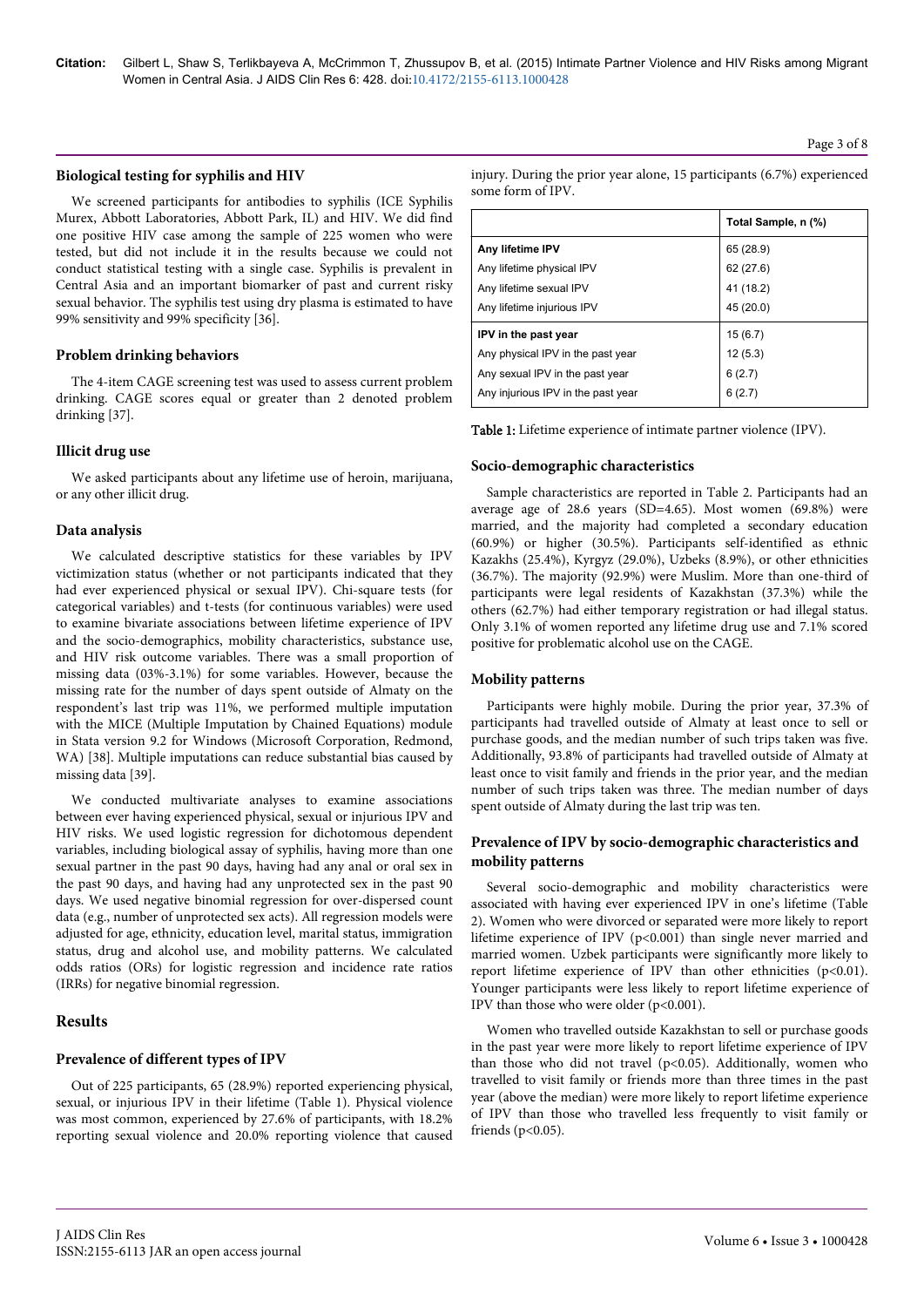Page 4 of 8

|                                                                                                                                                                                                                                                                 | <b>Total Sample</b><br>n (%) | No IPV <sup>A</sup> (n=160) n (%) | IPV <sup>A</sup> History<br>$(n=65) n$ (%) |  |  |  |  |
|-----------------------------------------------------------------------------------------------------------------------------------------------------------------------------------------------------------------------------------------------------------------|------------------------------|-----------------------------------|--------------------------------------------|--|--|--|--|
| Total                                                                                                                                                                                                                                                           | 225                          | 160(71.1)                         | 65 (28.9)                                  |  |  |  |  |
| <b>Education</b>                                                                                                                                                                                                                                                |                              |                                   |                                            |  |  |  |  |
| Less than secondary                                                                                                                                                                                                                                             | 19(8.6)                      | 12(7.6)                           | 7(11.1)                                    |  |  |  |  |
| Secondary                                                                                                                                                                                                                                                       | 134 (60.9)                   | 91(58.0)                          | 43 (68.3)                                  |  |  |  |  |
| More than secondary                                                                                                                                                                                                                                             | 67 (30.5)                    | 54 (34.4)                         | 13 (20.6)                                  |  |  |  |  |
| <b>Marital status</b>                                                                                                                                                                                                                                           |                              |                                   |                                            |  |  |  |  |
| Married                                                                                                                                                                                                                                                         | 156 (69.8)                   | $119(74.4)***$                    | 37 (57.8)***                               |  |  |  |  |
| Single                                                                                                                                                                                                                                                          | 32(14.7)                     | $31 (19.4)***$                    | $1(1.6)***$                                |  |  |  |  |
| Divorced/Separated                                                                                                                                                                                                                                              | 36(15.6)                     | $10(6.2)***$                      | 26 (40.6)***                               |  |  |  |  |
| Living situation                                                                                                                                                                                                                                                |                              |                                   |                                            |  |  |  |  |
| Lives with primary partner in Almaty                                                                                                                                                                                                                            | 139 (62.3)                   | 98 (61.6)                         | 41(64.1)                                   |  |  |  |  |
| Primary partner does not live in Almaty                                                                                                                                                                                                                         | 84 (37.7)                    | 61(38.4)                          | 23 (35.9)                                  |  |  |  |  |
| <b>Ethnicity</b>                                                                                                                                                                                                                                                |                              |                                   |                                            |  |  |  |  |
| Kazakh                                                                                                                                                                                                                                                          | 57 (25.4)                    | 44 (27.5)**                       | $13(20.0)$ **                              |  |  |  |  |
| Kyrgyz                                                                                                                                                                                                                                                          | 65 (29)                      | 47 (29.4)**                       | $18(27.7)$ **                              |  |  |  |  |
| Uzbek                                                                                                                                                                                                                                                           | 20(8.9)                      | $8(5.0)$ **                       | 12 (18.5)**                                |  |  |  |  |
| Other (Russian, Uighur, Turkish, Gypsy/Roma, Dungan, Korean)                                                                                                                                                                                                    | 82 (36.7)                    | $61 (38.1)$ **                    | $21 (32.3)$ **                             |  |  |  |  |
| <b>Immigration status</b>                                                                                                                                                                                                                                       |                              |                                   |                                            |  |  |  |  |
| Legal resident of Kazakhstan                                                                                                                                                                                                                                    | 84 (37.3)                    | 62 (38.8)                         | 22 (33.8)                                  |  |  |  |  |
| Other <sup>B</sup>                                                                                                                                                                                                                                              | 141 (62.7)                   | 98 (61.2)                         | 43 (66.2)                                  |  |  |  |  |
| Alcohol & drug use                                                                                                                                                                                                                                              |                              |                                   |                                            |  |  |  |  |
| Problematic alcohol use                                                                                                                                                                                                                                         | 16(7.1)                      | 9(5.6)                            | 7(10.8)                                    |  |  |  |  |
| Any lifetime drug use                                                                                                                                                                                                                                           | 7(3.1)                       | 4(2.5)                            | 3(4.7)                                     |  |  |  |  |
| <b>Mobility</b>                                                                                                                                                                                                                                                 |                              |                                   |                                            |  |  |  |  |
| Has travelled to sell or purchase goods in the last year                                                                                                                                                                                                        | 84 (37.3)                    | 53 $(33.1)^*$                     | 31 $(47.7)^*$                              |  |  |  |  |
| Above the median number of times traveling to see family and friends in the<br>past year (median=3 times)                                                                                                                                                       | 98 (43.6)                    | $61 (38.1)^*$                     | 37 (56.9)*                                 |  |  |  |  |
| Above the median days spent outside of Almaty on the last trip (median=10<br>days)                                                                                                                                                                              | 73 (32.4)                    | 48 (30.0)                         | 25 (38.5)                                  |  |  |  |  |
|                                                                                                                                                                                                                                                                 | Mean (SD)                    |                                   |                                            |  |  |  |  |
| Age                                                                                                                                                                                                                                                             | 28.6 (4.5)                   | 27.9 (4.8)***                     | $30.3(2.9)***$                             |  |  |  |  |
| tp<0.1, *p<0.05, **p<0.01, ***p<0.001<br>ANever or ever having experienced intimate partner violence (IPV) over the course of one's lifetime<br><sup>B</sup> Includes official registration with the migrant office, temporary migrant registration, or illegal |                              |                                   |                                            |  |  |  |  |

Table 2: Lifetime experience of intimate partner violence (IPV) by socio-demographic and migration characteristics.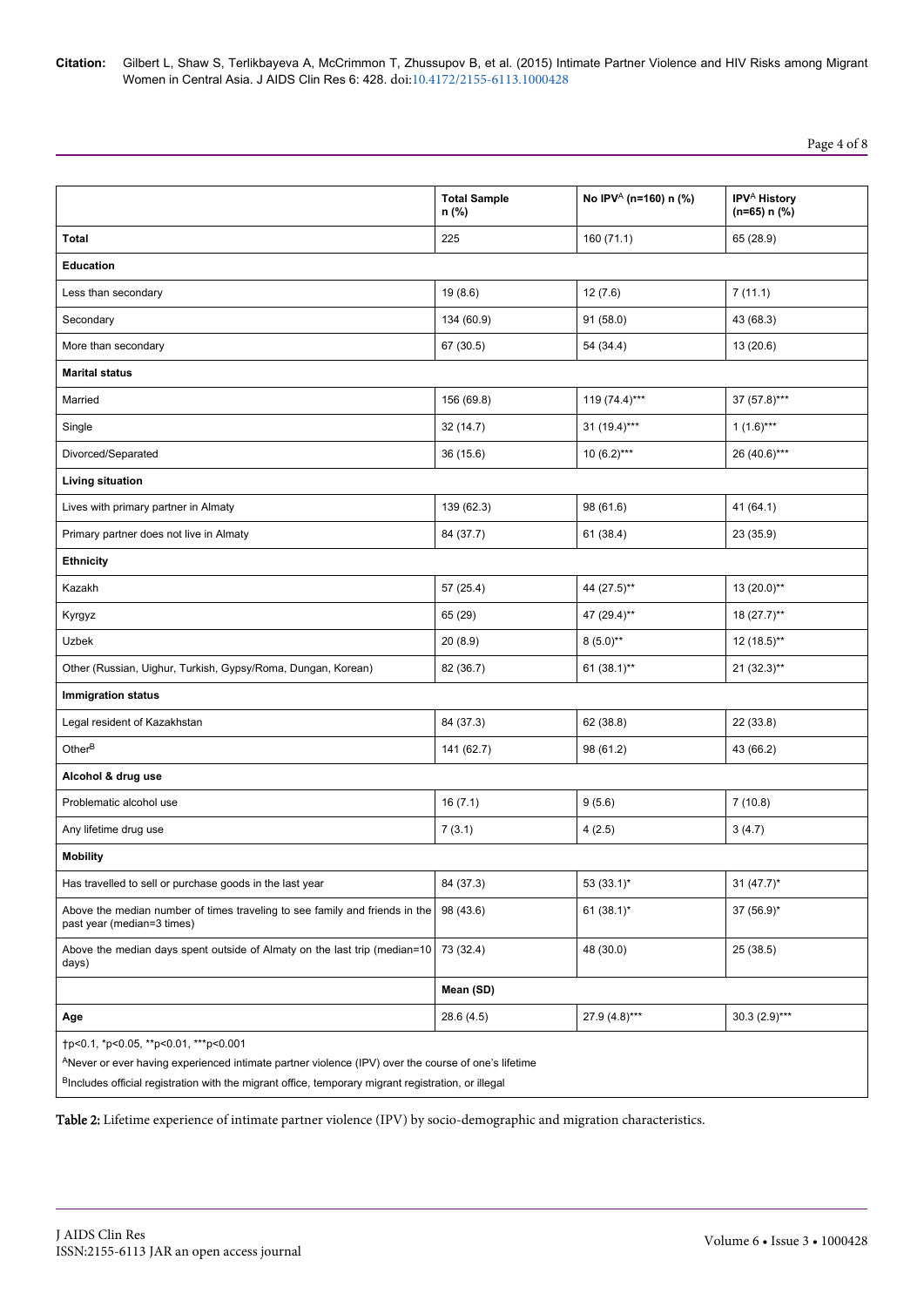**Citation:** Gilbert L, Shaw S, Terlikbayeva A, McCrimmon T, Zhussupov B, et al. (2015) Intimate Partner Violence and HIV Risks among Migrant Women in Central Asia. J AIDS Clin Res 6: 428. doi:[10.4172/2155-6113.1000428](http://dx.doi.org/10.4172/2155-6113.1000428)

#### Page 5 of 8

#### **Sexual risk behaviors and sexual health outcomes**

As shown in Table 3, 43 participants (19.2%) reported having more than one sexual partner in the past 90 days. 34 participants (15.1%) had engaged in anal sex in the past 90 days, and 32 participants (14.2%) had engaged in oral sex. The majority of women (87.5%) reported having had unprotected sex with a primary partner, with an average of 40.9 unprotected sex acts in the past 90 days and 26 women

(11.6%) reported unprotected sex with a non-primary partner. Fiftyseven participants (25.3%) self-reported that they had ever been diagnosed with an STI. Biological testing indicated that 6.7% of the sample tested positive for syphilis. Bivariate associations found that lifetime experience of any physical, sexual or injurious IPV was associated with multiple HIV risks.

|                                                                                                                                              |     | Total sample, n (%) | No IPV <sup>A</sup> (%) n=160 n (%) | IPV $^{\text{A}}$ n=65<br>n (%) |  |  |
|----------------------------------------------------------------------------------------------------------------------------------------------|-----|---------------------|-------------------------------------|---------------------------------|--|--|
| <b>Sexual risk behaviors</b>                                                                                                                 |     |                     |                                     |                                 |  |  |
| Having more than one sexual partner in the past 90<br>Yes<br>days                                                                            |     | 43 (19.2)           | 19 (11.9)***                        | 24 (36.9)***                    |  |  |
| Unprotected sex with primary partner in past 90 days                                                                                         | Yes | 196 (87.5)          | 135 (84.9) +                        | $61(93.8)$ †                    |  |  |
| Unprotected sex with non-primary partner in past 90<br>days                                                                                  | Yes | 26 (11.6)           | $8(5.0)***$                         | $18(27.7)***$                   |  |  |
| Anal sex in the past 90 days with any partner                                                                                                | Yes | 34(15.1)            | 17 (10.6)**                         | 17 (26.2)**                     |  |  |
| Oral sex in the past 90 days with any partner                                                                                                | Yes | 32 (14.2)           | 17 (10.6)*                          | $15(23.1)^{*}$                  |  |  |
| <b>Sexual health outcomes</b>                                                                                                                |     |                     |                                     |                                 |  |  |
| Ever been diagnosed with an STI (self-report)                                                                                                | Yes | 57 (25.3)           | 27 (16.9)***                        | $30(46.2)***$                   |  |  |
| Biotesting results: tested positive for Syphilis<br>Yes                                                                                      |     | 15(6.7)             | 8(5.0)                              | 7(10.8)                         |  |  |
| Other sexual health-related variables [min/max]                                                                                              |     | Mean (SD)           |                                     |                                 |  |  |
| Total number of unprotected sex acts with primary partner in past 90 days<br>[0, 150]                                                        |     | 40.89 (26.02)       | 37.09 (26.78)**                     | 50.25 (21.49)**                 |  |  |
| Total number of unprotected sex acts with non-primary partner in past 90<br>days [0,40]                                                      |     | 4.67(7.3)           | 6.28(9.89)                          | 3.45(4.37)                      |  |  |
| tp<0.1, *p<0.05, **p<0.01, ***p<0.001<br>ANever or ever having experienced intimate partner violence (IPV) over the course of one's lifetime |     |                     |                                     |                                 |  |  |

Table 3: Lifetime experience of intimate partner violence (IPV) by sexual risk behaviors and sexual health outcomes (N=225).

#### **Association of IPV and HIV risk: multivariate analysis**

After adjusting for potentially confounding socio-demographics, substance use, and mobility factors, lifetime experience of any physical or sexual IPV was associated with having had more than one sexual partner in the past 90 days (aOR=2.52, 95% confidence interval [CI]=1.02, 6.27), having had any unprotected sex with a non-primary partner (aOR=6.13, CI=1.69, 22.11), self-report of ever being diagnosed with an STI (aOR= 3.87, CI=1.74, 8.61) and reporting a greater number of unprotected sex acts with primary partners in the past 90 days (aIRR=8.56, CI=1.06, 16.07) (Table 4). Any lifetime IPV was also significantly associated with engaging in oral sex with any partner in the past 90 days (aOR=3.31, CI=1.03, 10.62). Women with lifetime IPV victimization were more likely to report engaging in anal sex with any partner in the past 90 days in the unadjusted analyses, but this association was not significant in the adjusted analyses (aOR=2.40, CI=0.87, 6.66). The association between lifetime IPV and testing positive for syphilis was not significant (aOR=2.77, CI=0.73, 10.49).

#### **Discussion**

This study addresses several critical research gaps on IPV and HIV risks among migrant women, by estimating the prevalence of IPV and examining multiple ways in which IPV victimization may be associated with HIV risks [11-13] among a random sample of migrant women in Central Asia. The lifetime prevalence rate of experiencing any physical IPV (28.9%) found among this random sample of migrant women in Kazakhstan is substantially higher than the rate of physical IPV reported in a recent multiple cluster survey in Kazakhstan (12.8%) using a similar CTS measure [40] and substantially higher than rates found in neighbor countries of the external migrants in this study [41,42]. The lifetime rate of sexual IPV reported among this sample of migrant women (18%) is also considerably higher than rates reported in these surveys in Kazakhstan (3.8%), Kyrgyzstan (3%) and Tajikistan (4.4%) [40-42]. These findings suggest that this random sample of migrant women are at elevated risk for experiencing IPV compared to the general population of women in Central Asia. The high rates of injurious IPV (20%) found in this sample further suggest that the IPV experienced by these women is often severe.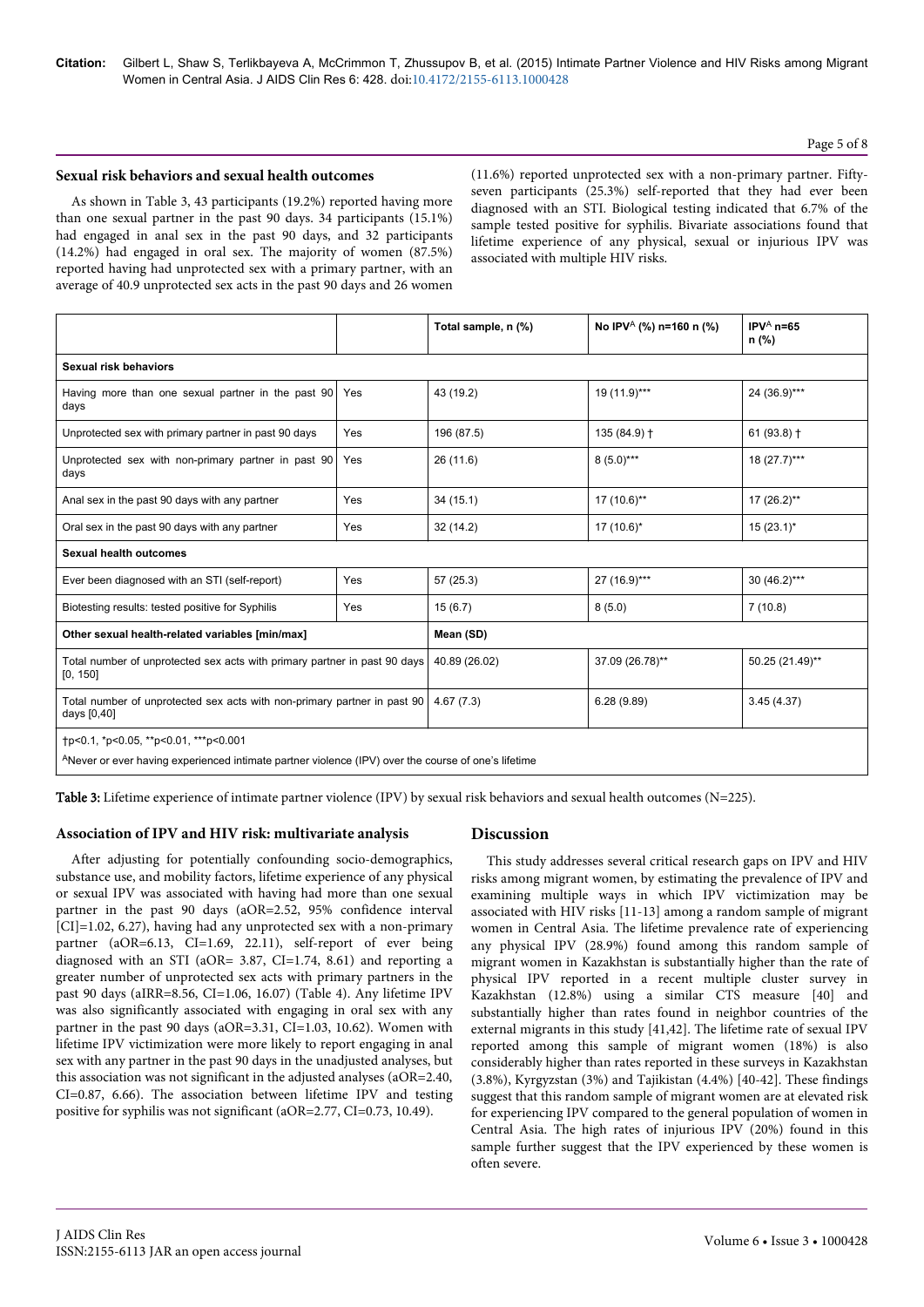## Page 6 of 8

This study found multiple significant associations between different mobility patterns and IPV victimization. Increased mobility could arguably be both a cause and effect of IPV victimization among migrant women. The significantly higher rates of lifetime IPV victimization found among divorced/separated women and non-Kazakh women suggest that the experience of IPV victimization and

relationship conflict may have prompted external migrant women to leave their countries as other studies have suggested [43]. These findings highlight the importance of considering the effect of different mobility patterns when examining the relationship between IPV victimization and HIV/STI risks.

|                                      | Having more than one sexual partner in<br>past 90 days |                          | Unprotected sex with primary partner in<br>past 90 days                      |                          | Unprotected sex with non-primary partner in past<br>90 days |                          |
|--------------------------------------|--------------------------------------------------------|--------------------------|------------------------------------------------------------------------------|--------------------------|-------------------------------------------------------------|--------------------------|
|                                      | Unadjusted OR                                          | Adjusted <sup>A</sup> OR | Unadjusted OR                                                                | Adjusted <sup>A</sup> OR | Unadjusted OR                                               | Adjusted <sup>A</sup> OR |
|                                      | (95% CI)                                               | (95% CI)                 | (95% CI)                                                                     | (95% CI)                 | (95% CI)                                                    | (95% CI)                 |
| <b>IPV</b>                           | $4.31***$                                              | $2.52*$                  | $2.71+$                                                                      | 2.46                     | $7.28***$                                                   | $6.13**$                 |
|                                      | (2.15, 8.65)                                           | (1.02, 6.27)             | (0.90, 8.15)                                                                 | (0.68, 8.87)             | (2.97, 17.80)                                               | (1.69, 22.11)            |
|                                      | Anal sex in past 90 days with any partner              |                          | Performed oral sex in past 90 days with<br>any partner                       |                          | Has ever been diagnosed with an STI (self-report)           |                          |
|                                      | Unadjusted OR                                          | Adjusted <sup>A</sup> OR | Unadjusted OR                                                                | Adiusted <sup>A</sup> OR | Unadjusted OR                                               | Adjusted <sup>A</sup> OR |
|                                      | (95% CI)                                               | (95% CI)                 | (95% CI)                                                                     | (95% CI)                 | (95% CI)                                                    | (95% CI)                 |
| <b>IPV</b>                           | $2.98**$                                               | $2.404+$                 | $2.524*$                                                                     | $3.31*$                  | $4.22***$                                                   | $3.87**$                 |
|                                      | (1.41, 6.29)                                           | (0.87, 6.66)             | (1.17, 5.43)                                                                 | (1.03, 10.62)            | (2.23, 8.00)                                                | (1.74, 8.61)             |
|                                      | Tested positive for syphilis                           |                          | Total number of unprotected sex acts with<br>primary partner in past 90 days |                          |                                                             |                          |
|                                      | Unadjusted OR                                          | AdjustedA OR             | Unadjusted IRR                                                               | AdjustedA IRR            |                                                             |                          |
|                                      | $(95% \text{ Cl})$                                     | $(95% \text{ Cl})$       | (95% CI)                                                                     | (95% CI)                 |                                                             |                          |
| <b>IPV</b>                           | 2.293                                                  | 2.77                     | $13.16**$                                                                    | $8.56*$                  |                                                             |                          |
|                                      | (0.79, 6.61)                                           | (0.73, 10.49)            | (5.8, 20.51)                                                                 | (1.06, 16.07)            |                                                             |                          |
| ***p<0.001, **p<0.01, *p<0.05, +<0.1 |                                                        |                          |                                                                              |                          |                                                             |                          |

<sup>A</sup> Adjusting for age, education, marital status, ethnicity, immigration status, drug use, problematic alcohol use and mobility patterns

Table 4: Multivariate Regression of HIV risk outcomes on Lifetime Experience of IPV (N=225).

The multivariate findings suggest that IPV victimization is associated with a range of HIV risks, including having sex with multiple partners in the past in the past 90 days, self-reported STIs, having unprotected sex with a non-primary partner, and the total number of unprotected sex acts with primary and non-primary partners. These findings suggest that IPV victimization may substantially increase the risk for HIV transmission from both primary and other partners. Although our study did not ask women if they had engaged in transactional sex, prior research on female migrant workers [44] indicates that female migrant vendors may do so because they lack other sources of capital. Such survival sex may increase their likelihood of experiencing IPV. The significant associations between IPV victimization and performing oral sex and having sex with multiple partners found in this study suggests the possibility of transactional sex exchanges that may be occurring which may be fueling syndemic risks for violence and HIV.

# **Limitations**

The use of a cross-sectional design in this study makes it difficult to ascertain the directionality of the relationships between IPV victimization history and different HIV risks. Due to the sensitive and stigmatizing nature of disclosing both IPV and HIV risk behaviors, women may have underreported both behaviors, which would have

lowered the estimates of prevalence rates and reduced the likelihood of finding significant associations. Some HIV risk behavior outcome variables had wide confidence intervals due to low counts or a broad range in frequency counts (i.e., total number of unprotected sex acts in the past 90 days ranged from 0-150). Participants were not asked about the temporal relationship between their arrival in Almaty and experience of IPV, leaving uncertainty about whether IPV was a factor in or a result of their migration. The single market location in Almaty limits the generalizability of study findings to other locations in Kazakhstan and Central Asia. However, the random sampling design employed in this study and high participation rates strengthen the generalizability of study findings.

#### **Conclusions and Implications**

Although only one woman tested positive for HIV in this random sample of migrant women in Central Asia, the high rates of syphilis and self-reported STIs as well as the combination of HIV risks from primary and other partners found in this study suggest that if HIV enters the sexual networks of these women, it may spread quickly. The high rate of IPV victimization and multiple associations found between IPV victimization and a range of HIV risks underscore the need for programs and policies to address the syndemic of IPV victimization and HIV risks in the continuum of HIV prevention,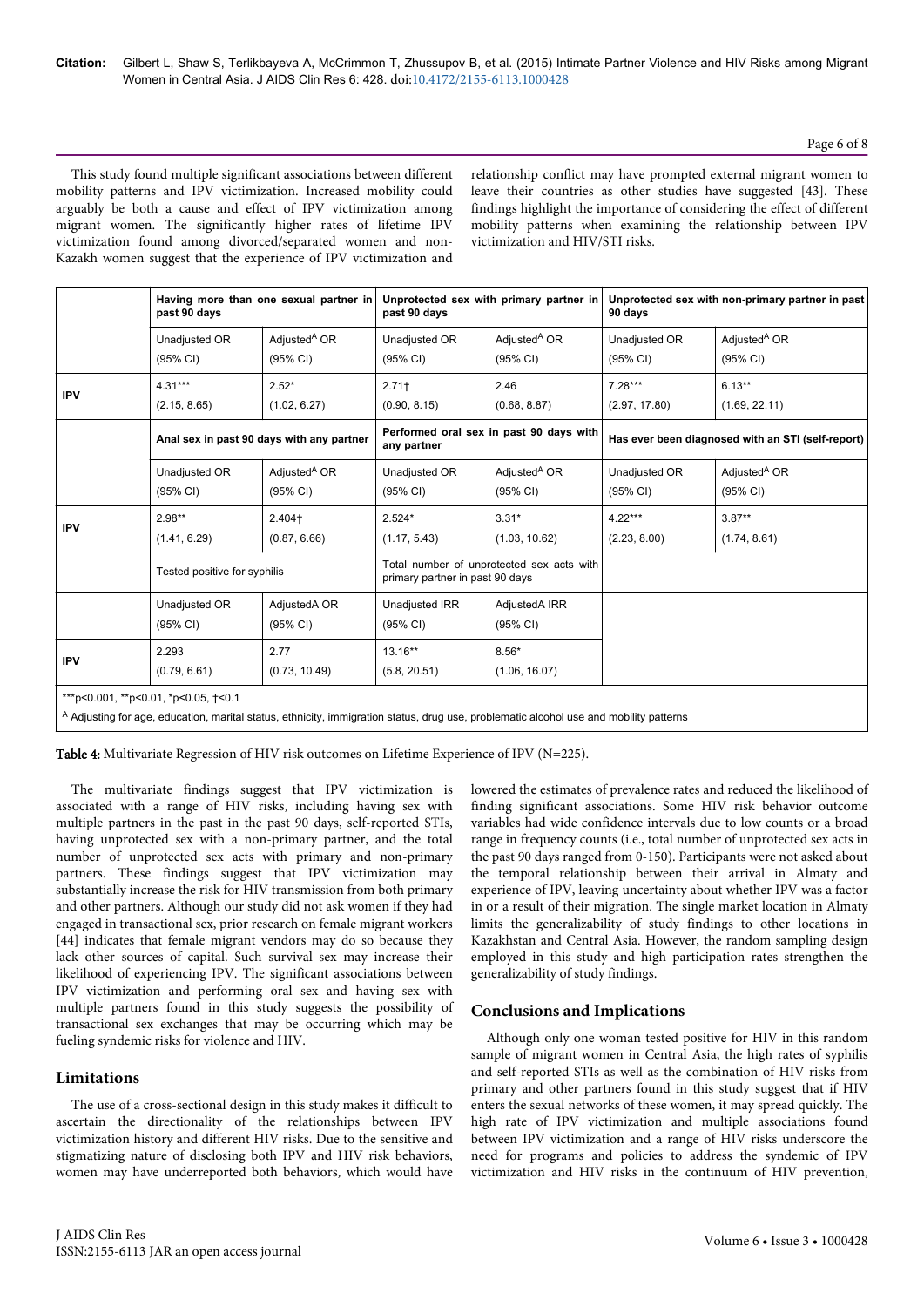testing and treatment for this population of migrant women. Such programs and policies should consider the wider migration and mobility risk environment, which may fuel both IPV victimization and HIV risk. More rigorous research with longitudinal designs, larger samples and biological measures of more STIs is needed to more fully understand how pre-migration, mobility, and post-migration risk environments shape exposure to IPV and HIV transmission risks. The use of mixed methods to explore qualitatively how the processes of migration and mobility influence and are influenced by women's experiences of violence by primary, non-primary and paying partners may also help elucidate the risk environment in which IPV victimization and HIV risks co-occur. Such research may inform the design of effective programs and policies that may stem the spread of HIV and other STIs and reduce the likelihood of IPV victimization among this key affected population of migrant women in Central Asia.

#### **Acknowledgements**

This study was supported in part by funding from National Institute of Mental Health (R01 MH082684-01A1).

#### **References**

- 1. [UNAIDS \(2012\) Report on the Global AIDS Epidemic, 2012. UNAIDS,](http://www.unaids.org/sites/default/files/media_asset/20121120_UNAIDS_Global_Report_2012_with_annexes_en_1.pdf) [Geneva, Switzerland.](http://www.unaids.org/sites/default/files/media_asset/20121120_UNAIDS_Global_Report_2012_with_annexes_en_1.pdf)
- 2. [Murray CJ, Ortblad K, Guinovart C, Lim SS, Wolock TM, et al. \(2014\)](http://www.ncbi.nlm.nih.gov/pubmed/25059949) [Global, regional, and national incidence and mortality for HIV,](http://www.ncbi.nlm.nih.gov/pubmed/25059949) [tuberculosis, and malaria during 1990-2013: a systematic analysis for the](http://www.ncbi.nlm.nih.gov/pubmed/25059949) [Global Burden of Disease Study 2013. Lancet 384: 1005-1070.](http://www.ncbi.nlm.nih.gov/pubmed/25059949)
- 3. IOM (2013) Kazakhstan: facts and figures. IOM, Geneva, Switzerland.
- 4. UNAIDS (2014) The Gap Report. UNAIDS, Geneva, Switzerland.
- 5. [UNAIDS \(2008\) Report on the Global AIDS Epidemic, 2008. UNAIDS,](http://data.unaids.org/pub/GlobalReport/2008/JC1511_GR08_ExecutiveSummary_en.pdf) [Geneva, Switzerland.](http://data.unaids.org/pub/GlobalReport/2008/JC1511_GR08_ExecutiveSummary_en.pdf)
- 6. [El-Bassel N, Gilbert L, Terlikbayeva A, West B, Bearman P, et al. \(2011\)](http://www.ncbi.nlm.nih.gov/pubmed/21493929) [Implications of mobility patterns and HIV risks for HIV prevention](http://www.ncbi.nlm.nih.gov/pubmed/21493929) [among migrant market vendors in Kazakhstan. Am J Public Health 101:](http://www.ncbi.nlm.nih.gov/pubmed/21493929) [1075-1081.](http://www.ncbi.nlm.nih.gov/pubmed/21493929)
- 7. [Weine SM, Kashuba AB \(2012\) Labor migration and HIV risk: a](http://www.ncbi.nlm.nih.gov/pubmed/22481273) [systematic review of the literature. AIDS Behav 16: 1605-1621.](http://www.ncbi.nlm.nih.gov/pubmed/22481273)
- 8. [Vives-Cases C, Gil-Gonzalez D, Ruiz-Perez I, Escriba-Aguir V, Plazaola-](http://www.ncbi.nlm.nih.gov/pubmed/20362609)[Castano J, et al. \(2010\) Identifying sociodemographic differences in](http://www.ncbi.nlm.nih.gov/pubmed/20362609) [intimate partner violence among immigrant and native women in Spain:](http://www.ncbi.nlm.nih.gov/pubmed/20362609) [a cross-sectional study. Prev Med 51: 85-87.](http://www.ncbi.nlm.nih.gov/pubmed/20362609)
- 9. [Raj A, Silverman JG \(2003\) Immigrant South Asian women at greater](http://www.ncbi.nlm.nih.gov/pubmed/12604489) [risk for injury from intimate partner violence. Am J Public Health 93:](http://www.ncbi.nlm.nih.gov/pubmed/12604489) [435-437.](http://www.ncbi.nlm.nih.gov/pubmed/12604489)
- 10. [Lown EA, Vega WA \(2001\) Prevalence and predictors of physical partner](http://www.ncbi.nlm.nih.gov/pubmed/11236411) [abuse among Mexican American women. Am J Public Health 91:](http://www.ncbi.nlm.nih.gov/pubmed/11236411) [441-445.](http://www.ncbi.nlm.nih.gov/pubmed/11236411)
- 11. [Dude A \(2007\) Intimate partner violence and increased lifetime risk of](http://www.ncbi.nlm.nih.gov/pubmed/17642410) [sexually transmitted infection among women in Ukraine. Stud Family](http://www.ncbi.nlm.nih.gov/pubmed/17642410) [Plann 38: 89-100.](http://www.ncbi.nlm.nih.gov/pubmed/17642410)
- 12. [Jewkes RK, Dunkle K, Nduna M, Shai N \(2010\) Intimate partner](http://www.thelancet.com/journals/lancet/article/PIIS0140-6736%2810%2960548-X/abstract) [violence, relationship power inequity, and incidence of HIV infection in](http://www.thelancet.com/journals/lancet/article/PIIS0140-6736%2810%2960548-X/abstract) [young women in South Africa: a cohort study. Lancet 376: 41-48.](http://www.thelancet.com/journals/lancet/article/PIIS0140-6736%2810%2960548-X/abstract)
- 13. [Rodrigo C, Rajapakse S \(2010\) Looking at Complicating Non-Biological](http://www.ncbi.nlm.nih.gov/pubmed/20300413) [Issues in Women with HIV. J Glob Infect Dis 2: 15-27.](http://www.ncbi.nlm.nih.gov/pubmed/20300413)
- 14. [Larkin GL, Morris, SC \(2009\) International perspectives on intimate](https://books.google.co.in/books?id=Q04QO7UmyowC&pg=PA77&dq=International+perspectives+on+intimate+partner+violence&hl=en&sa=X&ei=GXf1VJf7NM6LuAS_0oCYDw&ved=0CCUQ6AEwAg) [partner violence. In: Mitchell C, Anglin D \(eds.\) Intimate Partner](https://books.google.co.in/books?id=Q04QO7UmyowC&pg=PA77&dq=International+perspectives+on+intimate+partner+violence&hl=en&sa=X&ei=GXf1VJf7NM6LuAS_0oCYDw&ved=0CCUQ6AEwAg) [Violence: A Health-Based Perspective. Oxford University Press, New](https://books.google.co.in/books?id=Q04QO7UmyowC&pg=PA77&dq=International+perspectives+on+intimate+partner+violence&hl=en&sa=X&ei=GXf1VJf7NM6LuAS_0oCYDw&ved=0CCUQ6AEwAg) [York, NY, pp: 61-78.](https://books.google.co.in/books?id=Q04QO7UmyowC&pg=PA77&dq=International+perspectives+on+intimate+partner+violence&hl=en&sa=X&ei=GXf1VJf7NM6LuAS_0oCYDw&ved=0CCUQ6AEwAg)
- 15. [Wong FY, DiGangi J, Young D, Huang ZJ, Smith BD, et al. \(2011\)](http://www.ncbi.nlm.nih.gov/pubmed/20457842) [Intimate partner violence, depression, and alcohol use among a sample of](http://www.ncbi.nlm.nih.gov/pubmed/20457842)

[foreign-born Southeast Asian women in an urban setting in the United](http://www.ncbi.nlm.nih.gov/pubmed/20457842) [States. J Interpers Violence 26: 211-229.](http://www.ncbi.nlm.nih.gov/pubmed/20457842)

- 16. [Beyrer C \(2007\) HIV epidemiology update and transmission factors: risks](http://www.ncbi.nlm.nih.gov/pubmed/17342654) [and risk contexts--16th International AIDS Conference epidemiology](http://www.ncbi.nlm.nih.gov/pubmed/17342654) [plenary. Clin Infect Dis 44: 981-987.](http://www.ncbi.nlm.nih.gov/pubmed/17342654)
- 17. [Yang X \(2004\) Temporary migration and the spread of STDs/HIV in](http://www.jstor.org/discover/10.2307/27645363?sid=21105513284171&uid=70&uid=4&uid=3738256&uid=2&uid=2129) [China: is there a link? Int Migr Rev 38: 212-235.](http://www.jstor.org/discover/10.2307/27645363?sid=21105513284171&uid=70&uid=4&uid=3738256&uid=2&uid=2129)
- [Morash M, Bui H, Zhang Y, Holtfreter K \(2007\) Risk factors for abusive](http://www.ncbi.nlm.nih.gov/pubmed/17600304) [relationships: a study of Vietnamese American immigrant women.](http://www.ncbi.nlm.nih.gov/pubmed/17600304) [Violence Against Women 13: 653-675.](http://www.ncbi.nlm.nih.gov/pubmed/17600304)
- 19. [Smolak A \(2010\) Contextual factors influencing HIV risk behaviour in](http://www.ncbi.nlm.nih.gov/pubmed/20301020) [Central Asia. Cult Health Sex 12: 515-527.](http://www.ncbi.nlm.nih.gov/pubmed/20301020)
- 20. [Parrado EA, Flippen CA, McQuiston C \(2005\) Migration and](http://www.ncbi.nlm.nih.gov/pubmed/15986990) [relationship power among Mexican women. Demography 42: 347-372.](http://www.ncbi.nlm.nih.gov/pubmed/15986990)
- 21. [Kendall T, Pelcastre BE \(2010\) HIV vulnerability and condom use among](http://www.ncbi.nlm.nih.gov/pubmed/20461602) [migrant women factory workers in Puebla, Mexico. Health Care Women](http://www.ncbi.nlm.nih.gov/pubmed/20461602) [Int 31: 515-532.](http://www.ncbi.nlm.nih.gov/pubmed/20461602)
- 22. [Ahmad F, Riaz S, Barata P, Stewart DE \(2004\) Patriarchal beliefs and](http://vaw.sagepub.com/content/10/3/262.abstract) [perceptions of abuse among South Asian immigrant women. Violence](http://vaw.sagepub.com/content/10/3/262.abstract) [Against Wom 10: 262-282.](http://vaw.sagepub.com/content/10/3/262.abstract)
- 23. [Midlarsky E, Venkataramani-Kothari A, Plante M \(2006\) Domestic](http://www.ncbi.nlm.nih.gov/pubmed/17189511) [violence in the Chinese and South Asian immigrant communities. Ann N](http://www.ncbi.nlm.nih.gov/pubmed/17189511) [Y Acad Sci 1087: 279-300.](http://www.ncbi.nlm.nih.gov/pubmed/17189511)
- 24. [Lee YS, Hadeed L \(2009\) Intimate partner violence among Asian](http://www.ncbi.nlm.nih.gov/pubmed/19383628) [immigrant communities: health/mental health consequences, help](http://www.ncbi.nlm.nih.gov/pubmed/19383628)[seeking behaviors, and service utilization. Trauma Violence Abuse 10:](http://www.ncbi.nlm.nih.gov/pubmed/19383628) [143-170.](http://www.ncbi.nlm.nih.gov/pubmed/19383628)
- 25. [IOM and South African Migration Project \(2005\) HIV/AIDS, Population](http://www.iom.int/jahia/webdav/site/myjahiasite/shared/shared/mainsite/events/docs/2005_AIDS_Population_Mobility.pdf) [Mobility and Migration in Southern Africa: Defining a Research and](http://www.iom.int/jahia/webdav/site/myjahiasite/shared/shared/mainsite/events/docs/2005_AIDS_Population_Mobility.pdf) [Policy Agenda. IOM, Geneva, Switzerland.](http://www.iom.int/jahia/webdav/site/myjahiasite/shared/shared/mainsite/events/docs/2005_AIDS_Population_Mobility.pdf)
- 26. [de Bruyn M \(2005\) Women, gender and HIV/AIDS: where are we now &](http://www.researchgate.net/publication/242082132_Women_gender_and_HIVAIDS_Where_are_we_now__where_are_we_going) [where are we going? HiVOS International, The Hague, The Netherlands.](http://www.researchgate.net/publication/242082132_Women_gender_and_HIVAIDS_Where_are_we_now__where_are_we_going)
- 27. [Zuma K, Gouws E, Williams B, Lurie M \(2003\) Risk factors for HIV](http://www.ncbi.nlm.nih.gov/pubmed/14678589) [infection among women in Carletonville, South Africa: migration,](http://www.ncbi.nlm.nih.gov/pubmed/14678589) [demography and sexually transmitted disease. Int J STD AIDS 14:](http://www.ncbi.nlm.nih.gov/pubmed/14678589) [814-817.](http://www.ncbi.nlm.nih.gov/pubmed/14678589)
- 28. [Brockerhoff M, Biddlecom AE \(1999\) Migration, sexual behavior and the](http://www.jstor.org/discover/10.2307/2547354?sid=21105513284171&uid=3738256&uid=70&uid=2129&uid=4&uid=2) [risk of HIV in Kenya. Int Migr Rev 33: 833-856.](http://www.jstor.org/discover/10.2307/2547354?sid=21105513284171&uid=3738256&uid=70&uid=2129&uid=4&uid=2)
- 29. [Camlin CS1, Hosegood V, Newell ML, McGrath N, Bärnighausen T, et al.](http://www.ncbi.nlm.nih.gov/pubmed/20634965) [\(2010\) Gender, migration and HIV in rural KwaZulu-Natal, South](http://www.ncbi.nlm.nih.gov/pubmed/20634965) [Africa. PLoS One 5: e11539.](http://www.ncbi.nlm.nih.gov/pubmed/20634965)
- 30. [Yang X, Xia G \(2006\) Gender, migration, risky sex, and HIV infection in](http://www.ncbi.nlm.nih.gov/pubmed/17209282) [China. Stud Family Plann 37: 241-250.](http://www.ncbi.nlm.nih.gov/pubmed/17209282)
- 31. [Mweru M \(2008\) Women, migration and HIV/AIDS in Kenya. Int Soc](http://isw.sagepub.com/content/51/3/337.abstract) [Work 51: 337-347.](http://isw.sagepub.com/content/51/3/337.abstract)
- 32. [Lydie N, Robinson NJ, Ferry B, Akam E, De Loenzien M, et al. \(2004\)](http://www.ncbi.nlm.nih.gov/pubmed/14707795) [Mobility, sexual behavior, and HIV infection in an urban population in](http://www.ncbi.nlm.nih.gov/pubmed/14707795) [Cameroon. J Acquir Immune Defic Syndr 35: 67-74.](http://www.ncbi.nlm.nih.gov/pubmed/14707795)
- 33. [Khan MR, Patnaik P, Brown L, Nagot N, Salouka S, et al. \(2008\) Mobility](http://www.ncbi.nlm.nih.gov/pubmed/17968650) [and HIV-related sexual behavior in Burkina Faso. AIDS Behav 12:](http://www.ncbi.nlm.nih.gov/pubmed/17968650) [202-212.](http://www.ncbi.nlm.nih.gov/pubmed/17968650)
- 34. [Zhussupov B, McNutt LA, Gilbert L, Terlikbayeva A, El-Bassel N \(2014\)](http://www.ncbi.nlm.nih.gov/pubmed/25294629) [Migrant Workers in Kazakhstan: Gender Differences in HIV Knowledge](http://www.ncbi.nlm.nih.gov/pubmed/25294629) [and Sexual Risk Behaviors. AIDS Behav.](http://www.ncbi.nlm.nih.gov/pubmed/25294629)
- 35. [Straus MA, Hamby SL, Boney-McCoy S, Sugarman DB \(1996\) The](http://jfi.sagepub.com/content/17/3/283.short?rss=1&ssource=mfc) [Revised Conflict Tactics Scales \(CTS2\): Development and preliminary](http://jfi.sagepub.com/content/17/3/283.short?rss=1&ssource=mfc) [psychometric data. J Fam Issues 17: 283-316.](http://jfi.sagepub.com/content/17/3/283.short?rss=1&ssource=mfc)
- 36. National AIDS Center (2006) Guidelines on Conducting Serological Components in Epidemiological Surveillance for HIV, HCV, and Syphilis [in Russian]. National AIDS Center, Almaty, Kazakhstan.
- 37. [Ewing JA \(1984\) Detecting alcoholism. The CAGE questionnaire. JAMA](http://www.ncbi.nlm.nih.gov/pubmed/6471323) [252: 1905-1907.](http://www.ncbi.nlm.nih.gov/pubmed/6471323)
- 38. Stata [computer program] Version 9 (2005) StataCorps LP, College Station, TX.